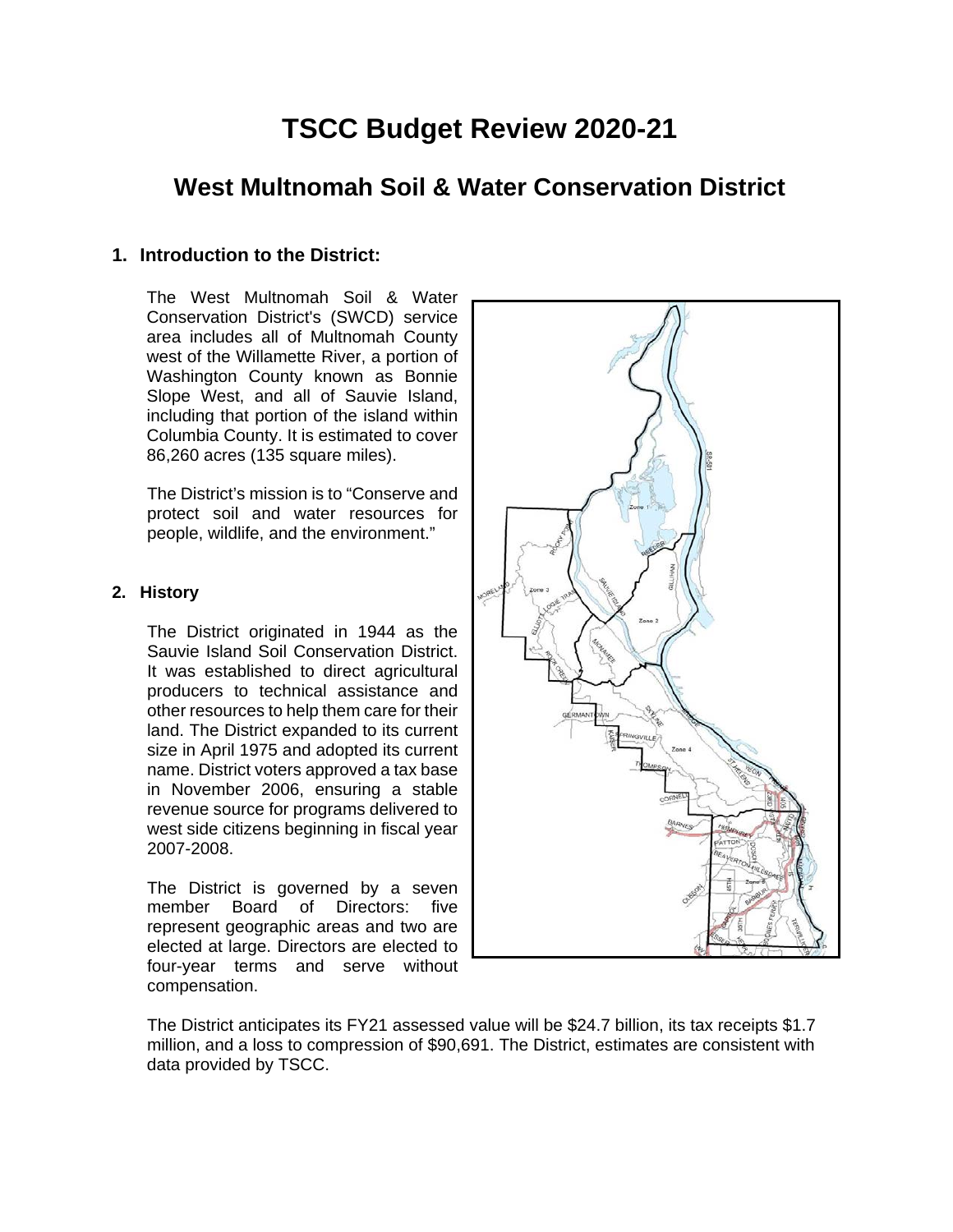| West Multnomah Soil & Water CD            | 2016-17    | 2017-18    | 2018-19    | 2019-20    |
|-------------------------------------------|------------|------------|------------|------------|
| Assessed Value in Billions                | \$24.091   | \$25.610   | \$26,233   | \$27.675   |
| Real Market Value (M-5) in Billions       | \$42,034   | \$49.019   | \$53,070   | \$50.541   |
| Property Tax Rate Extended:<br>Operations | \$0.0750   | \$0.0750   | \$0.0750   | \$0.0750   |
| Measure 5 Loss                            | $$-65,605$ | $$-73,597$ | $$-69.525$ | $$-82,447$ |
| Number of Employees (FTE's)               | 10         | 11         | 11         | 11         |

## **3. Strategic Plan/Performance Objectives**

The West Multnomah SWCD provides educational, technical, and financial conservation assistance to private landowners, businesses, schools, non-governmental education and conservation organizations, residents, and other members of the public within its service area.

The District's mission is to conserve and protect soil and water resources for people, wildlife, and the environment. They operate around six strategic goals to fulfill their mission:

- 1. Improve water quality in area watersheds;
- 2. Minimize erosion and build healthy soils;
- 3. Enhance habitats, biodiversity and ecosystem function;
- 4. Enhance the productivity and sustainability of working lands;
- 5. Cultivate land stewards of all ages; and
- 6. Ensure that the district is a vibrant agency.

The District's annual budget supports its mission and strategic goals, and is guided by its annual work plans. The annual work plans address the long-term conservation opportunities and associated concerns that are discussed in its Long Range Business Plan.

Partnerships with other organizations are the key to the District's success in achieving its goals. The Budget Message lists over 60 partners with which the District works on projects to support its conservation programs.

In an effort to ensure the District is being responsive to the needs of the communities it serves, the District will be updating the Long-Range Business Plan, integrating the financial sustainability work they started in 2017. The District is anticipating completing the planning process in the fall of this year. They intend to map out a plan though 2025 applying a financial sustainability lens to all decisions, hoping to enhance resiliency and long-term health.

## **4. Budget in Total**

The total budget is \$3.1 million, a decrease of \$235K (7%). The total Beginning Fund Balance of \$1.1 million is down \$223K due mainly to cost overruns on the Sturgeon Lake Project (approximately \$200K through FY20 and another \$111K expected in FY21). Property taxes and Federal grants are the only revenue sources that are not declining.

The District will generate 87% of its FY21 revenue from property taxes. State revenues include funding for water quality; invasive weed control programs; Oak habitat enhancements; and, new in FY21, is a \$2,000 grant for pest prevention outreach. Federal dollars are directed toward forestry projects and the Wetland Reserve Program easement project for McCarthy Creek.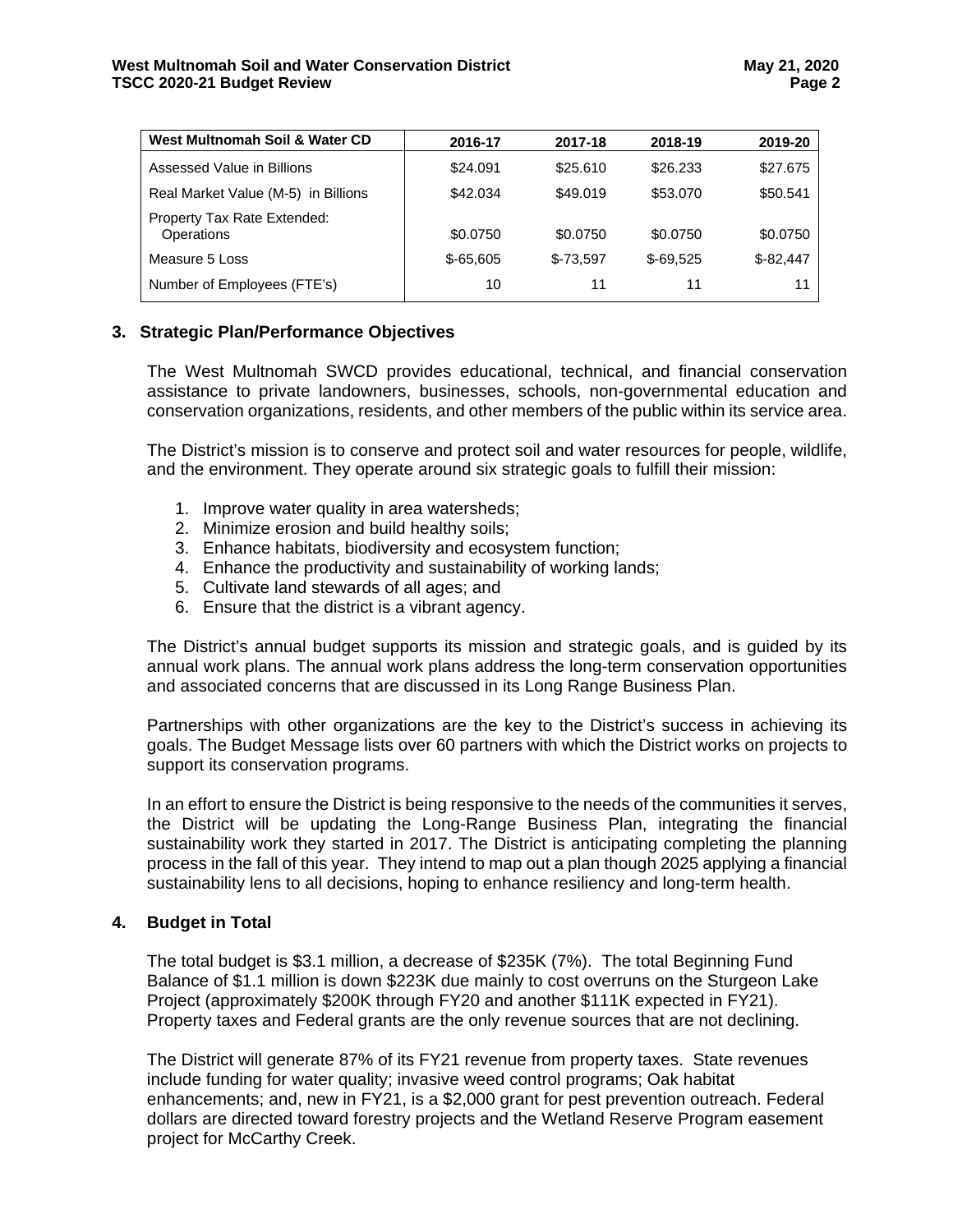| West Multnomah Soil & Water Conservation District |           |           |           |           |           |        |  |
|---------------------------------------------------|-----------|-----------|-----------|-----------|-----------|--------|--|
| <b>Total Resources</b>                            |           |           |           |           |           |        |  |
|                                                   | 2017-18   | 2018-19   | 2019-20   | 2020-21   | Change    |        |  |
|                                                   | Actual    | Actual    | Revised   | Approved  |           | %      |  |
| Property Taxes                                    | 1.532.969 | 1,615,254 | 1.626.414 | 1,727,732 | 101,318   | 6%     |  |
| Federal                                           | 61.421    | 43.647    | 29,669    | 67,553    | 37,884    | 128%   |  |
| State                                             | 743.103   | 234.106   | 173.964   | 128.562   | $-45.402$ | $-26%$ |  |
| Local                                             | 13.033    | 23,939    | 43.650    | 7.000     | $-36.650$ | $-84%$ |  |
| Other Income                                      | 41.185    | 52.074    | 59.920    | 50.310    | $-9.610$  | $-16%$ |  |
| Transfers In                                      | 0         | 21.729    | 170.500   | 111.000   | 0         | 0%     |  |
| Beginning Fund Balance                            | 1.029.973 | 1.294.359 | 1.281.332 | 1.058.396 | -222.936  | $-17%$ |  |
| Total Resources                                   | 3.421.684 | 3.285.108 | 3.385.449 | 3.150.553 | -234.896  | $-7%$  |  |

| West Multnomah Soil & Water Conservation District<br>Total Requirements |           |           |           |           |            |               |
|-------------------------------------------------------------------------|-----------|-----------|-----------|-----------|------------|---------------|
| 2017-18<br>2018-19<br>2019-20<br>2020-21                                |           |           |           |           |            | Change        |
|                                                                         | Actual    | Actual    | Revised   | Approved  |            | $\frac{9}{6}$ |
| Personnel Services                                                      | 1.067.209 | 1.127.636 | 1.263.471 | 1.307.770 | 44.299     | 4%            |
| Materials & Services                                                    | 1.052.916 | 791.257   | 870.467   | 772.002   | $-98.465$  | $-11%$        |
| Capital Outlay                                                          | 7.200     | 63.154    | 22.500    | 29.050    | 6.550      | 29%           |
| <b>Fund Transfers</b>                                                   | $\Omega$  | 21.729    | 170.500   | 111,000   | $-59.500$  | $-35%$        |
| Contingencies                                                           | $\Omega$  | 0         | 0         | 50.000    | 50.000     | 100%          |
| <b>Ending Fund Balance</b>                                              | 1.294.359 | 1,281,332 | 1.058.511 | 880.731   | $-177.780$ | $-17%$        |
| <b>Total Requirements</b>                                               | 3,421,684 | 3,285,108 | 3,385,449 | 3,150,553 | $-234,896$ | 0             |



## **5. Analysis of General Fund**

#### **Requirements**

The General Fund budget is \$2.9 million, a 4% decrease from the current year. Reductions in both the fund balance and transfers to the Sturgeon Lake fund are the reason for the drop in the General Fund budget.

| West Multnomah Soil & Water Conservation District<br><b>General Fund Requirements</b> |           |           |           |           |            |         |  |
|---------------------------------------------------------------------------------------|-----------|-----------|-----------|-----------|------------|---------|--|
|                                                                                       | 2017-18   | Change    |           |           |            |         |  |
|                                                                                       | Revised   | Approved  | \$        | %         |            |         |  |
| <b>Personnel Services</b>                                                             | 1.067.209 | 1.127.636 | 1.263.471 | 1.307.770 | 44.299     | 4%      |  |
| M&S Administrative                                                                    | 203.152   | 245.975   | 240.000   | 240.281   | 281        | 0%      |  |
| <b>M&amp;S Conservation Services</b>                                                  | 438.732   | 341.745   | 420.000   | 426.121   | 6.121      | 1%      |  |
| Capital Outlay                                                                        | 7.200     | $\Omega$  | 4.000     | 5.150     | 1.150      | 29%     |  |
| <b>Transfers</b>                                                                      | 0         | 21.729    | 170.500   | 111.000   | $-59.500$  | $-35%$  |  |
| <b>Total Expenditures</b>                                                             | 1,716,293 | 1.737.085 | 2,097,971 | 2.090.322 | $-7.649$   | $-0.4%$ |  |
| Contingency                                                                           | $\Omega$  | $\Omega$  | 0         | 50.000    | 50.000     | 100%    |  |
| <b>Ending Fund Balance</b>                                                            | 1.018.020 | 1.151.319 | 985.115   | 824.000   | $-161.115$ | $-16%$  |  |
| <b>Total Fund Requirements</b>                                                        | 2.734.313 | 2,888,404 | 3.083.086 | 2.964.322 | $-118.764$ | -4%     |  |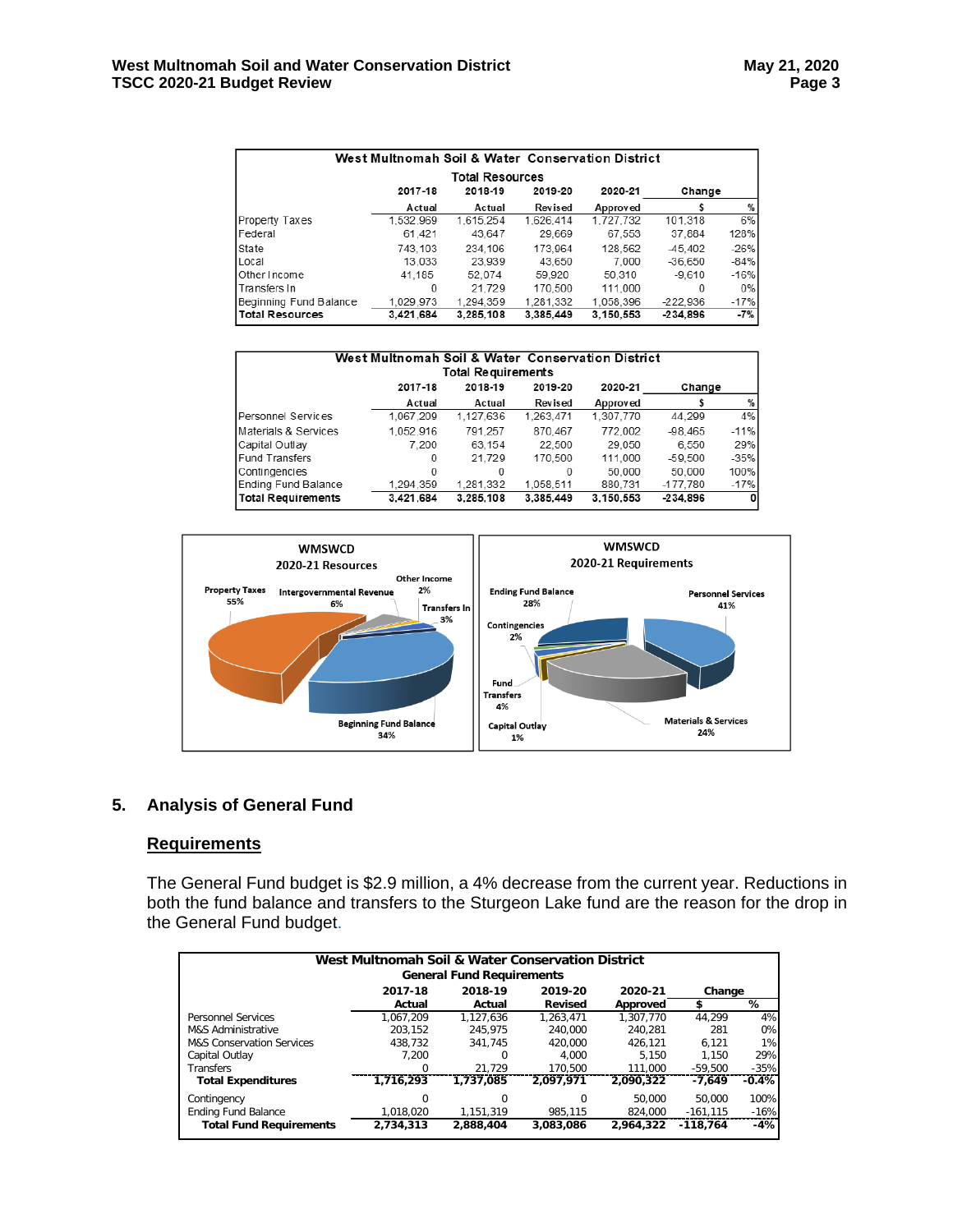Because property tax revenues are the main resource for West Multnomah SWCD, the District's Ending Fund Balance is critical for funding operations between July 1 and November 15, when the first significant property tax transfer is completed. The 2020-21 combined Ending Fund Balance/Contingency decreases by \$111K (16%) to \$874K, but will be sufficient for this purpose.

All the District's personnel services costs are recorded in the General Fund. Total personnel services costs are \$1.3 million, 63% of the fund expenditures and an increase of \$44K or 4% over the current year. The increase is driven by cost of living salary adjustments (3.1%) and merit increases (1.9%) for all staff. This increase is partially offset by a decrease in salaries due to an employee's leave of absence in FY21.



Health insurance benefits are estimated to increase 11% from \$113,854 to \$126,742. Estimates are based on the District's insurance agent's estimates of market factors when plans are renewed and staff demographics.

In FY20 the district made a \$25,000 contribution to pay down unfunded PERS liabilities faster and receive a 25% matching incentive contribution from the State of Oregon. Since they are not making a contribution to the side-account in FY21 PERS contribution will decrease from the current year's \$203,901 to \$184,100 in FY21.

The district budgets for seven full-time and four part-time regular positions and two part-time seasonal conservation positions. Staffing levels will be reduced by 0.5 FTE in the FY21 budget while the Habitat Incentive Program is put on hold for a year awaiting the suspension of social distancing restrictions brought about by the COVID-19 pandemic.

Materials and Services costs are 32% of the budgeted expenditures. Most of these expenditures are for contracted services and grants to partner organizations to carry out conservation field work. Examples include health streams projects and eradication of invasive species.

## **Resources**

FY21 General Fund revenues will be in line with previous years' earnings. Property taxes are the primary revenue source and will be increasing just over \$100K.

| West Multnomah Soil & Water Conservation District |                                          |           |           |           |            |        |  |
|---------------------------------------------------|------------------------------------------|-----------|-----------|-----------|------------|--------|--|
| <b>General Fund Resources</b>                     |                                          |           |           |           |            |        |  |
|                                                   | 2017-18<br>2019-20<br>2020-21<br>2018-19 |           |           |           |            | Change |  |
|                                                   | Actual                                   | Actual    | Revised   | Approved  | \$         | %      |  |
| Beginning Fund Balance                            | 955.296                                  | 1.018.020 | 1.151.319 | 985.000   | $-166.319$ | $-14%$ |  |
| Revenues:                                         |                                          |           |           |           |            |        |  |
| Property Tax                                      | 1.532.969                                | 1.615.254 | 1.626.414 | 1.727.732 | 101.318    | 6%     |  |
| Federal Revenue                                   | 61.421                                   | 43.647    | 29.669    | 67.553    | 37.884     | 128%   |  |
| State Revenue                                     | 131.740                                  | 140.454   | 173.964   | 128.562   | $-45.402$  | $-26%$ |  |
| Local Revenue                                     | 13.033                                   | 23.939    | 43.650    | 7.000     | $-36.650$  | $-84%$ |  |
| Other Income                                      | 39.854                                   | 47.090    | 58,070    | 48.475    | $-9.595$   | $-17%$ |  |
| <b>Total Revenues</b>                             | 1.779.017                                | 1.870.384 | 1.931.767 | 1.979.322 | 47.555     | 2%     |  |
| <b>TOTAL FUND RESOURCES</b>                       | 2.734.313                                | 2.888.404 | 3.083.086 | 2.964.322 | $-118.764$ | $-4%$  |  |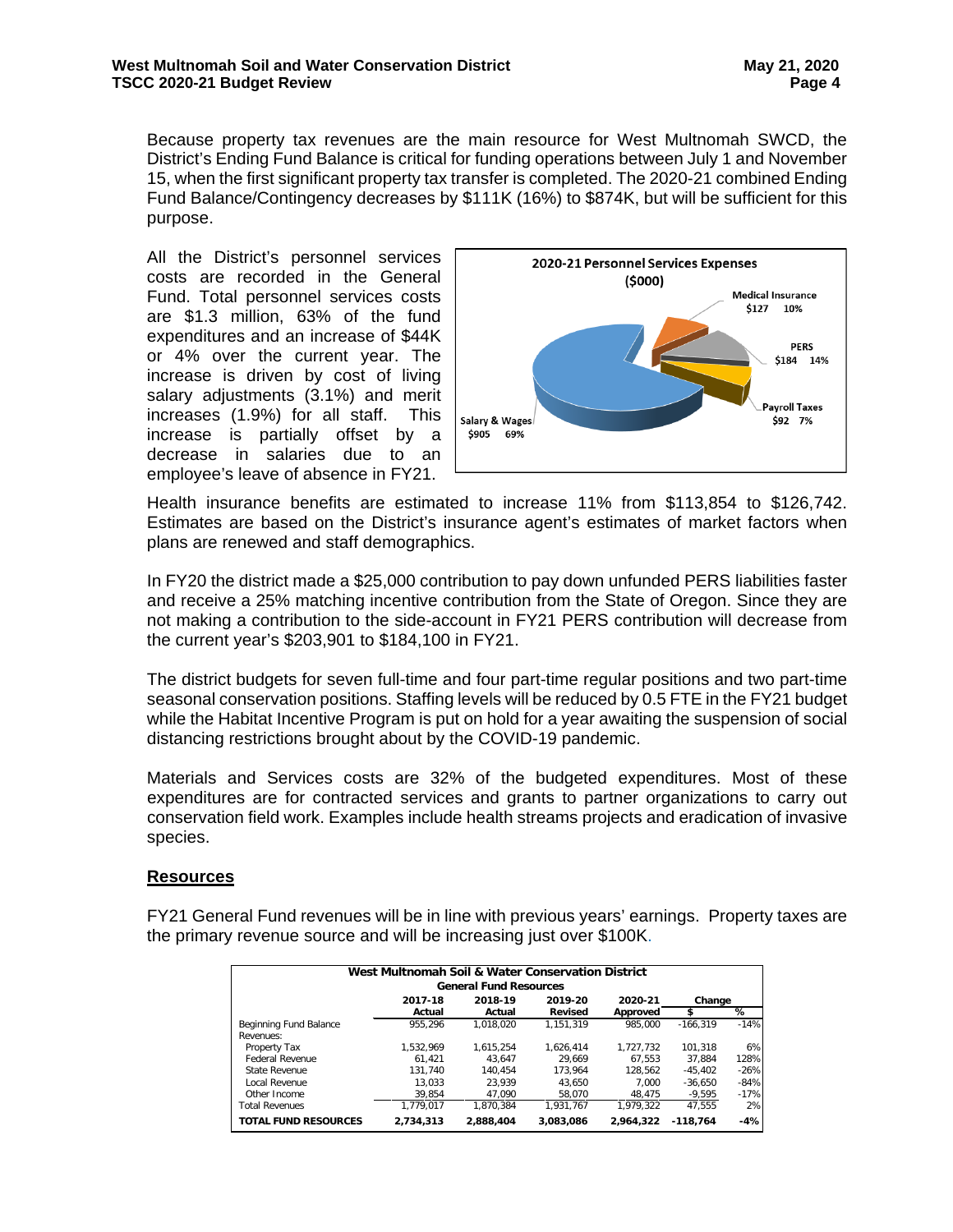Resource fluctuations are the result of the revenue from multiple sources for the Sturgeon Lake project. This funding is receipted into the General Fund and then transferred as needed to the Sturgeon Lake Fund.

The following chart shows that the district has maintained adequate fund balance in the General Fund.

| <b>West Multnomah Soil &amp; Water Conservation District</b><br><b>General Fund Summary (\$000)</b> |                                          |       |       |        |  |  |  |  |  |
|-----------------------------------------------------------------------------------------------------|------------------------------------------|-------|-------|--------|--|--|--|--|--|
|                                                                                                     | 2018-19<br>2017-18<br>2019-20<br>2020-21 |       |       |        |  |  |  |  |  |
| Revised<br>Approved<br>Actual<br>Actual                                                             |                                          |       |       |        |  |  |  |  |  |
| <b>Beginning Fund Balance</b>                                                                       | 955                                      | 1.018 | 1.151 | 985    |  |  |  |  |  |
| <b>Total Fund Revenues</b>                                                                          | 1.779                                    | 1.870 | 1,932 | 1,979  |  |  |  |  |  |
| <b>Total Expenditures &amp; Transfers Out</b>                                                       | 1,716                                    | 1,737 | 2,098 | 2,090  |  |  |  |  |  |
| <b>Annual Gain/Loss</b>                                                                             | 63                                       | 133   | -166  | $-111$ |  |  |  |  |  |
| Contingency                                                                                         | 0                                        | 0     | 0     | 50     |  |  |  |  |  |
| <b>Ending Fund Balance</b>                                                                          | 1.018                                    | 1.151 | 985   | 824    |  |  |  |  |  |

#### **6. Analysis of Other Funds**

The District has one other fund, the Sturgeon Lake Fund. This is a dedicated fund used to account tor revenue (all funding is from partner organizations, grants and transfer from the General Fund) and expenditures of the Sturgeon Lake/Dairy Creek restoration project. Current year expenditures will be about \$229K.and will drop to \$130K in FY21.

Sturgeon Lake is located in the middle of Sauvie Island. It is owned by the Oregon Department of Fish and Wildlife. Under a Memorandum of Agreement with the Oregon Departments of Environmental Quality and Fish and Wildlife, the District sponsors a project to restore and preserve the Sturgeon Lake area as an essential habitat area for the Pacific Flyway and the wild species that are a part of that ecosystem. The area includes the 3,200 acre Sturgeon Lake and its feeder channel, Dairy Creek.

After over a decade of partnership building, planning, fundraising, engineering, and months of construction the Dairy Creek channel reopened the flow between



Columbia River and Sturgeon Lake for the first time in 22 years in 2018. The project restored the Dairy Creek water flow which had been obstructed by silt, infill, and failed culverts. Work will continue on this project in FY21.

This fund accounts for expenditures incurred by the District on this project. The primary funders of the project are the US Army Corps of Engineers and the Bonneville Power Administration. The District's contributions to the project have been through the non-federal funds raised through efforts of the Oregon Wildlife Foundation; additional state and local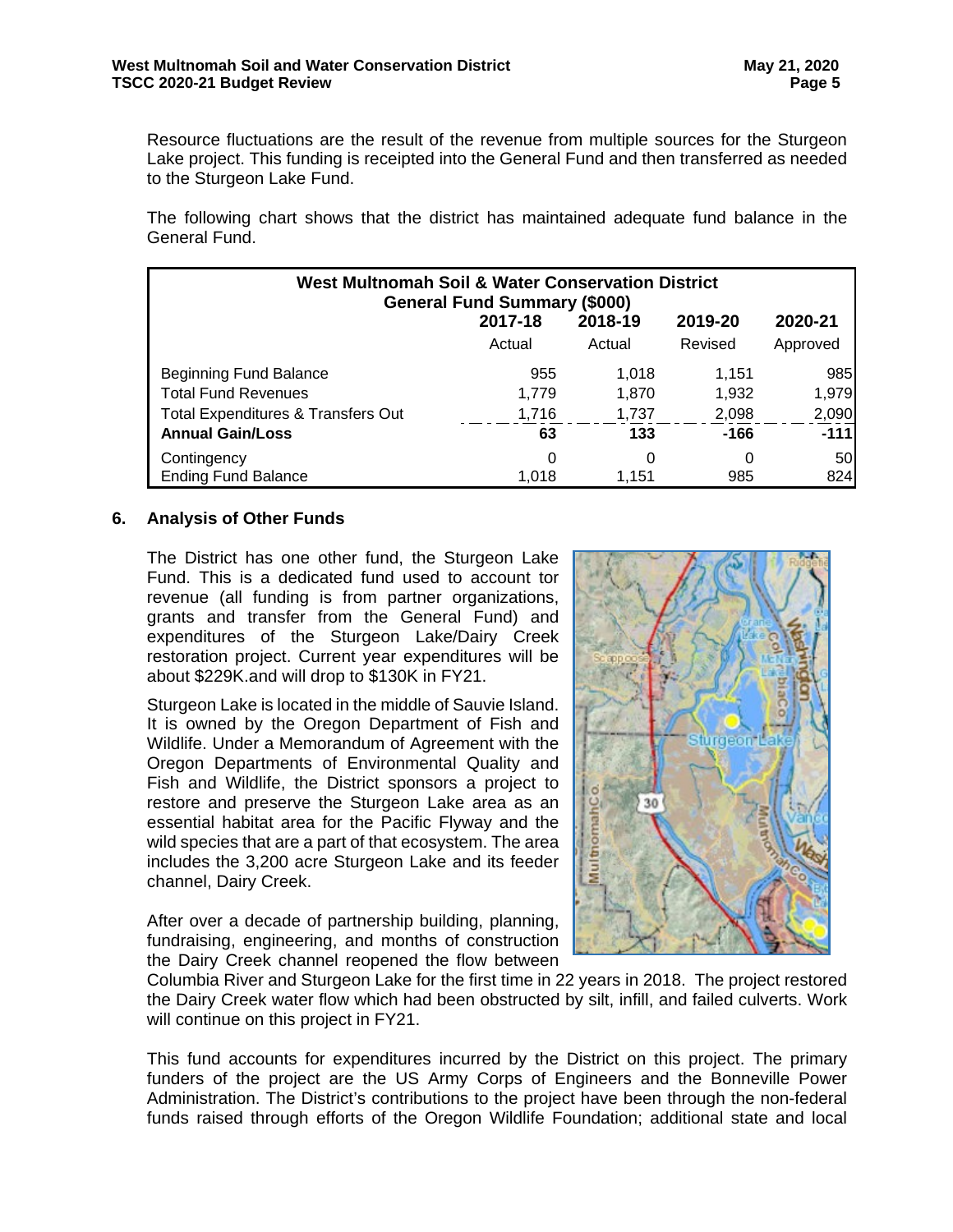project funds have come from Metro, Multnomah County, Oregon Department of Fish and Wildlife, and other fund raising efforts.

The FY21 budget includes \$129,500 for expenditures as follows:

- \$55,000 for an irrigation reconfiguration project which involves the digging of an irrigation well
- \$25,000 for continued revegetation of the site
- \$25,000 for legal fees associated with securing permanent access for monitoring & maintenance
- \$6,000 for closing on the remaining permanent easement
- \$18,500 for maintenance and monitoring, which is what the Sturgeon Lake Fund will be used for once the project is completed.

| West Multnomah Soil & Water Conservation District |         |         |                |                 |  |  |  |
|---------------------------------------------------|---------|---------|----------------|-----------------|--|--|--|
| Sturgeon Lake Fund Summary Lake                   |         |         |                |                 |  |  |  |
|                                                   | 2017-18 | 2018-19 | 2019-20        | 2020-21         |  |  |  |
|                                                   | Actual  | Actual  | <b>Revised</b> | <b>Approved</b> |  |  |  |
| <b>Beginning Fund Balance</b>                     | 74,677  | 276,339 | 130,013        | 73,396          |  |  |  |
| Revenue                                           | 612,694 | 98,636  | 1.850          | 1,835           |  |  |  |
| Transfers In                                      | 0       | 21.729  | 170,500        | 111,000         |  |  |  |
| Expenditures                                      | 411,032 | 266,691 | 228,967        | 129,500         |  |  |  |
| <b>Ending Fund Balance</b>                        | 276,339 | 130,013 | 73,396         | 56,731          |  |  |  |

#### **7. Debt Status**

The District has no debt.

#### **8. Is Budget in Sync with Strategic Plan/Performance Objectives?**

The District's Budget Officer produces one of the most in-depth budget messages of any TSCC client. The District's financial and budget documentation is thorough. The budget is tied to the District's Long Range Business Plan, but direct connections are implied, not spelled out, in the budget document. The following chart illustrates the level of performance in current and previous years and the goals for the ensuing year.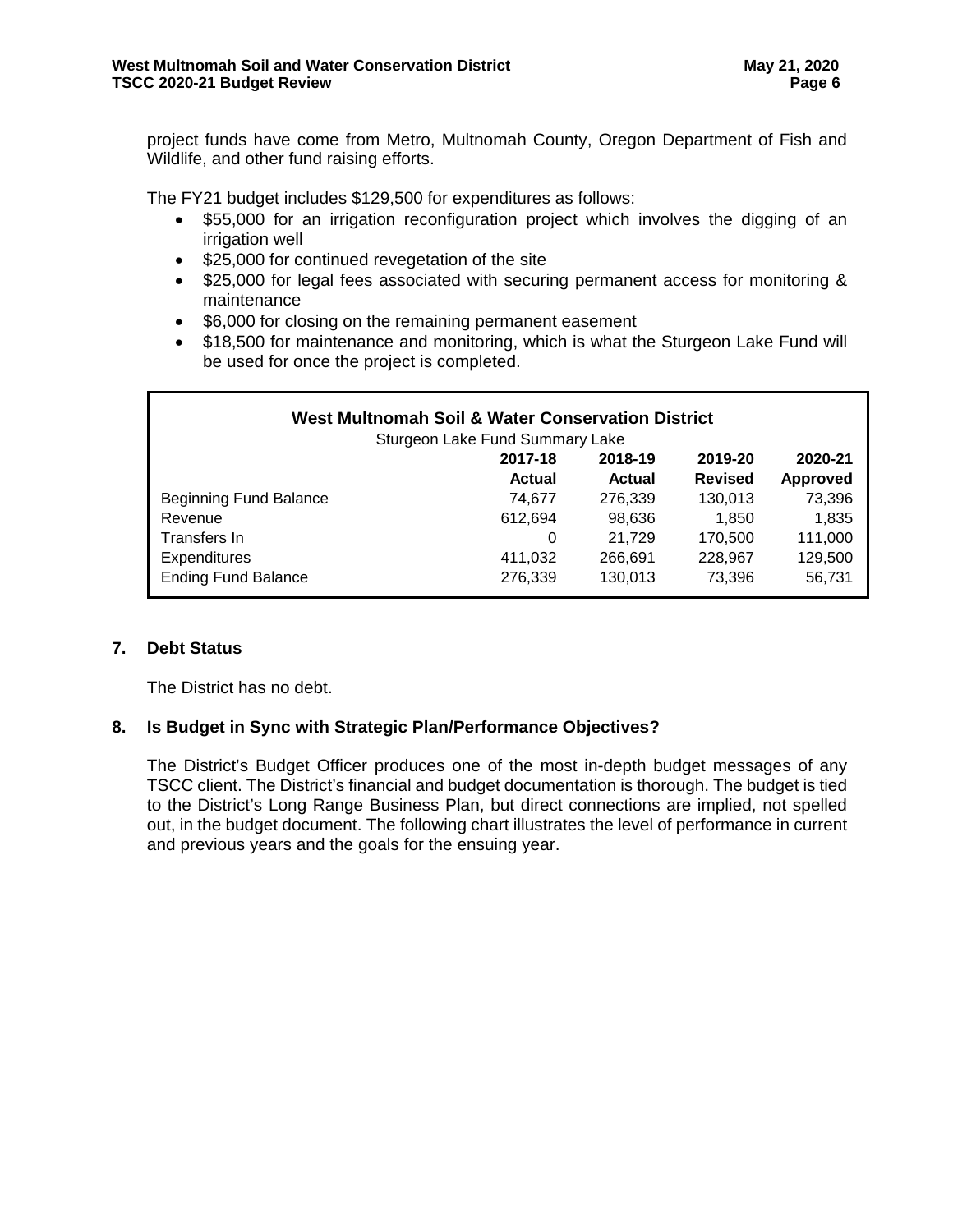|                                                                              | <b>FISCAL YEAR TOTAL</b> |                     |                     |                     |                                |                    |
|------------------------------------------------------------------------------|--------------------------|---------------------|---------------------|---------------------|--------------------------------|--------------------|
| <b>Metrics</b>                                                               | 2015-2016<br>Actual      | 2016-2017<br>Actual | 2017-2018<br>Actual | 2018-2019<br>Actual | 2019-2020<br><b>Work Plans</b> | 2020-2021<br>Goals |
| <b>Conservation Plans</b><br>Completed                                       | 34                       | 39                  | 32                  | 27                  | 28                             | 25                 |
| Landowners Served                                                            | 649                      | 825                 | 824                 | 546                 | 562                            | 540                |
| Acres Treated for<br><b>Invasive Plants</b>                                  | 237                      | 129                 | 46                  | 47                  | 48                             | 48                 |
| Acres of Native Habitat<br>Enhanced                                          | 281                      | 251                 | 257                 | 236                 | 243                            | 243                |
| Acres of Cropland<br>Improved through Soil<br><b>Health Practices</b>        | ÷,                       | 38                  | 25                  | 47                  | 48                             | 240                |
| Native Plants Installed                                                      | 150.004                  | 55.623              | 30,985              | 69.926              | 31.751                         | 30.000             |
| Linear Feet of<br>Streams/Banks<br>Enhanced                                  | 28,261                   | 46,090              | 36,254              | 30,826              | 37,342                         | 30,000             |
| People Served at<br>Outreach Events                                          | 3.585                    | 1,237               | 2.550               | 3.370               | 3.471                          | 3.300              |
| Public Meetings Held<br>(Board Meetings, DEI<br>Meetings, Annual<br>Meeting) | 15                       | 17                  | 17                  | 17                  | 18                             | 18                 |
| Recognition Awards<br>Given                                                  | 7                        | 5                   | 4                   | 8                   | 8                              | 8                  |
| Partners Engaged                                                             | 44                       | 44                  | 59                  | 67                  | 69                             | 72                 |

## **9. Budget Law Compliance**

| Yes                       | No | Compliance Issue                                                    |
|---------------------------|----|---------------------------------------------------------------------|
| $\mathsf{x}$              |    | 1. Did District meet publication requirements?                      |
| $\boldsymbol{\mathsf{x}}$ |    | 2. Do resources equal requirements in every fund?                   |
| N/A                       |    | 3. Does the G.O. Debt Service Fund show only principle and interest |
|                           |    | payments                                                            |
| $\boldsymbol{\mathsf{x}}$ |    | 4. Are contingencies shown only in operating funds?                 |
| $\boldsymbol{\mathsf{x}}$ |    | 5. Did budget committee approve the budget?                         |
| $\boldsymbol{\mathsf{x}}$ |    | 6. Did budget committee set the levy?                               |
| X                         |    | 7. Does audit show the District was in compliance with budget law?  |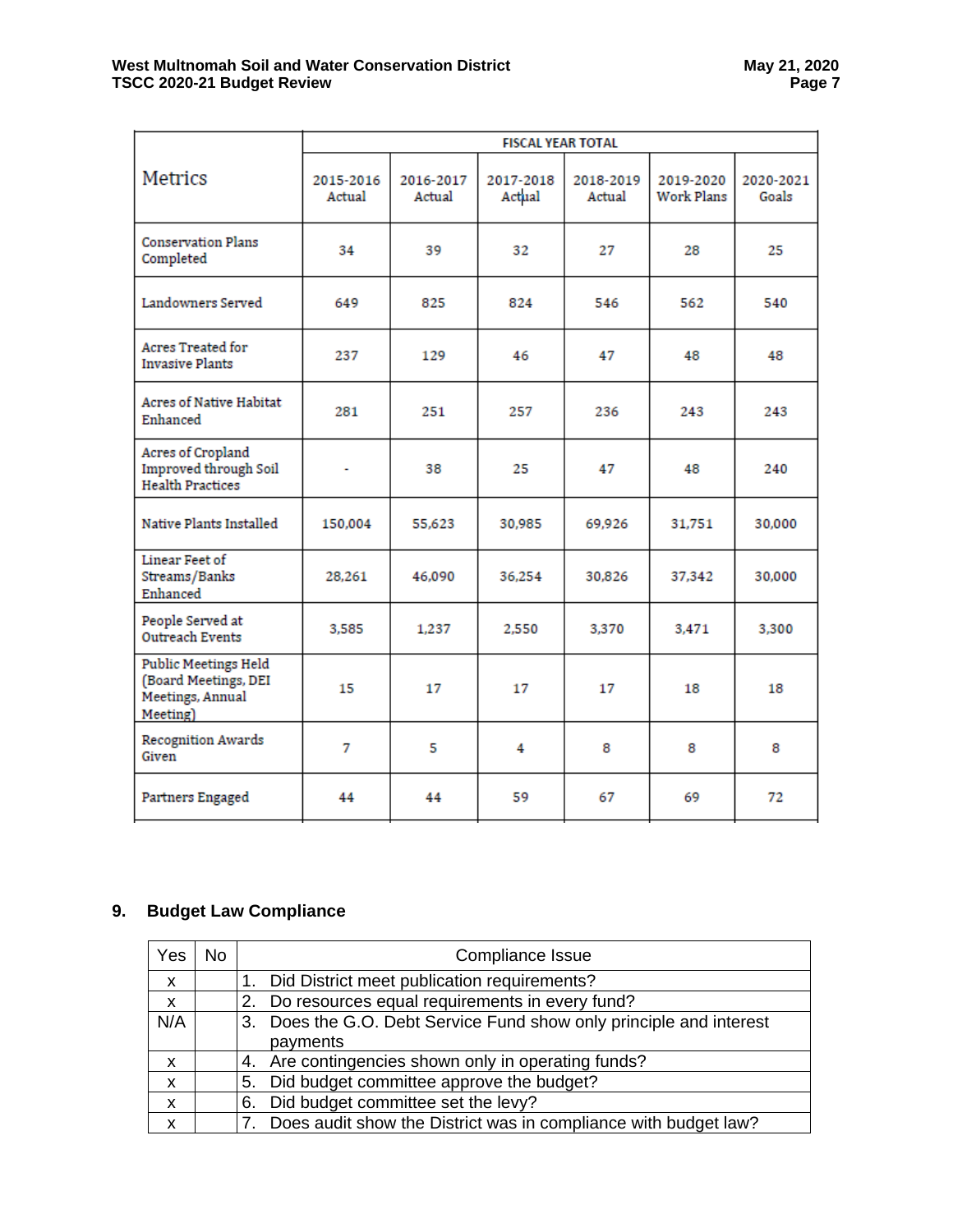## **10. Highlights of 2020-21 Budget**

- The District's FY20 budget is \$3.1 million, a decrease of \$235K or 7%.
- The budget decrease is due to both drop in beginning fund balance and transfers to the Sturgeon Lake Fund.
- The District will generate 87% of its 2020-21 revenue from property taxes.
- The General Fund is decreasing by \$119K (-4%) to \$2.96 million.
- The Sturgeon Lake Restoration of Dairy Creek channel reopened the flow between Columbia River and Sturgeon Lake for the first time in 22 Years in November 2018. This budget includes \$130K for expenditures associated with the completion of this project.

#### **11. Local Budget Law Compliance:**

The 2020-21 Budget is in substantial compliance with local budget law. Estimates were judged to be reasonable for the purpose shown.

The audit report for fiscal year 2018-19 does not note any expenditures in excess of budget.

#### **12. Certification Letter Recommendations and Objections:**

TSCC staff did not find any deficiencies in the District's FY 2020-21 budget or budget process and will recommend the Certification Letter contain no recommendations or objections.